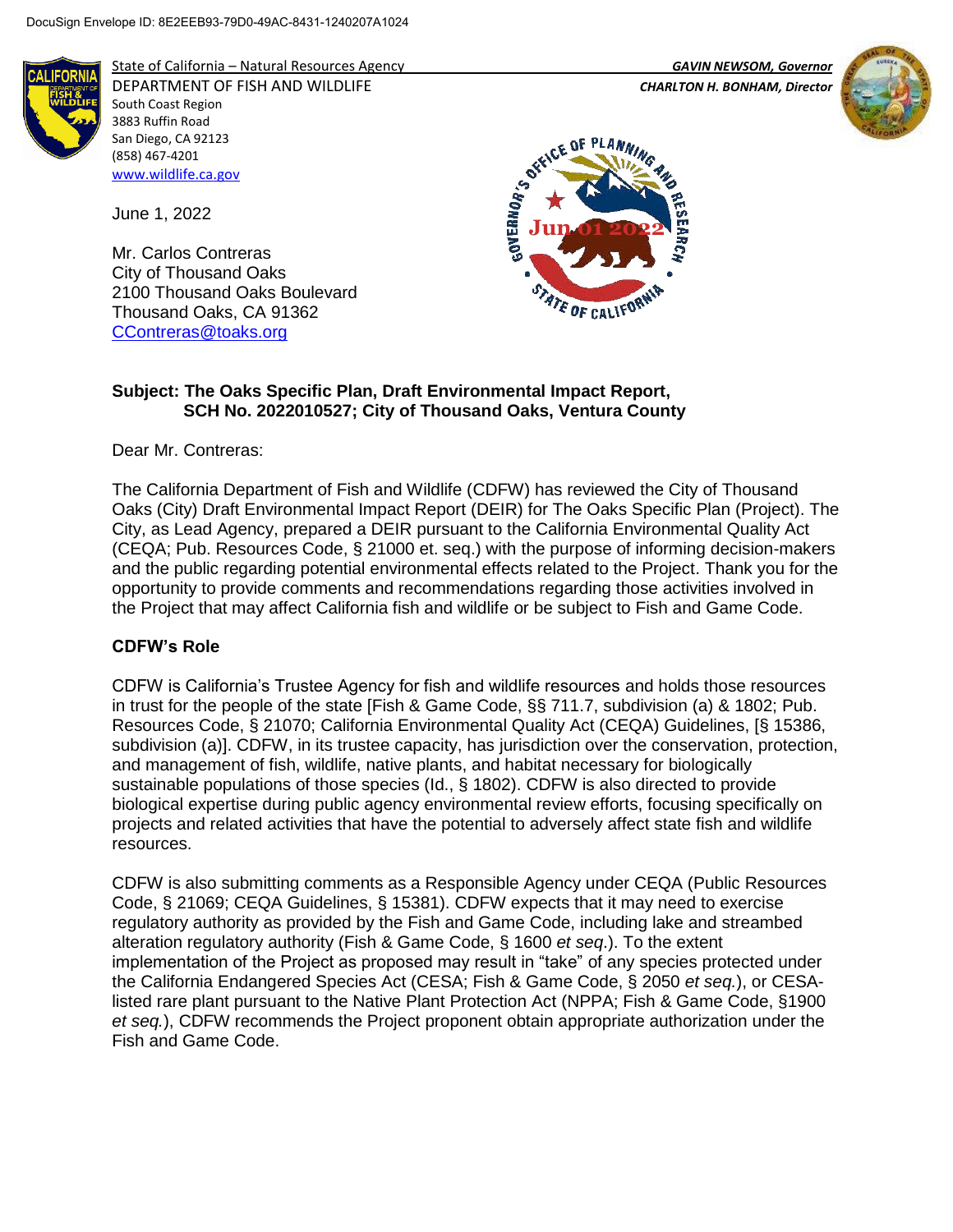Mr. Carlos Contreras City of Thousand Oaks June 1, 2022 Page 2 of 14

## **Project Description and Summary**

**Objective:** The Project Proponent is proposing a multi-building apartment complex, associated parking structure, and parking lot in the city of Thousand Oaks. The two parcels that make up the Project site total 42.9 acres and are proposed to be divided so that parcel one encompasses 8.88 acres while the other encompasses 34.1 acres. Development will take place within an existing surface parking lot and will span over the two land parcels. On one parcel (Planning area 1) a multi-family residential development and associated subterranean parking structure will be developed along the 8.8 acres. Parcel one will include 264 apartment units within four residential buildings, totaling 286,119 square feet. Parcel one will also include 274 subterranean parking space and 161 surface parking spaces. On the second parcel (Planning area 2) a fourstory parking structure will be erected adjacent to an existing office building. The parking structure will provide 925 parking spots. The project as proposed will remove up to 31 trees, 26 of which are landmark trees (*Plantanus racemosa*) while the remaining 5 are regulated oak trees *(Q. agrifolia* and *Q. lobata*). Additionally, a further 99 regulated trees will be encroached upon by the development. Fuel modification will span into sensitive riparian vegetation communities at the Project's north-western edge.

**Location:** The Project site is located in the southern portion of Thousand Oaks in Ventura County. The area is highly industrialized and is surrounded by commercial and mixed-use development.

## **Comments and Recommendations**

CDFW offers the comments and recommendations below to assist the City in adequately identifying, avoiding, and/or mitigating significant, or potentially significant, direct and indirect impacts on fish and wildlife biological resources based on the planned activities of this proposed Project. CDFW recommends the measures below be included in a science-based monitoring program with adaptive management strategies as part of the Project's CEQA mitigation, monitoring and reporting program (Public Resources Code, § 21081.6 and CEQA Guidelines, § 15097). Additional comments or other suggestions may also be included to improve the document.

## **Specific Comments**

## **Comment #1: Impacts to Aquatic and Riparian Resources**

**Issue:** The Project may result in direct and indirect impacts to riparian and wetland vegetation near the Project site.

**Specific Impacts:** CDFW is concerned that project activities surrounding the School House Canyon drainage may result in changes to the stream and/or the associated sensitive riparian vegetation communities which are subject to Fish and Game Code. Jurisdictional surveys should evaluate all rivers, streams, and lakes including culverts, ditches, storm channels that may transport water, sediment, and pollutants and discharge into rivers, streams, and lakes.

**Why impacts would occur:** Project implementation includes grading, excavating, material staging, grubbing, and vegetation clearing that may result in direct mortality and loss of sensitive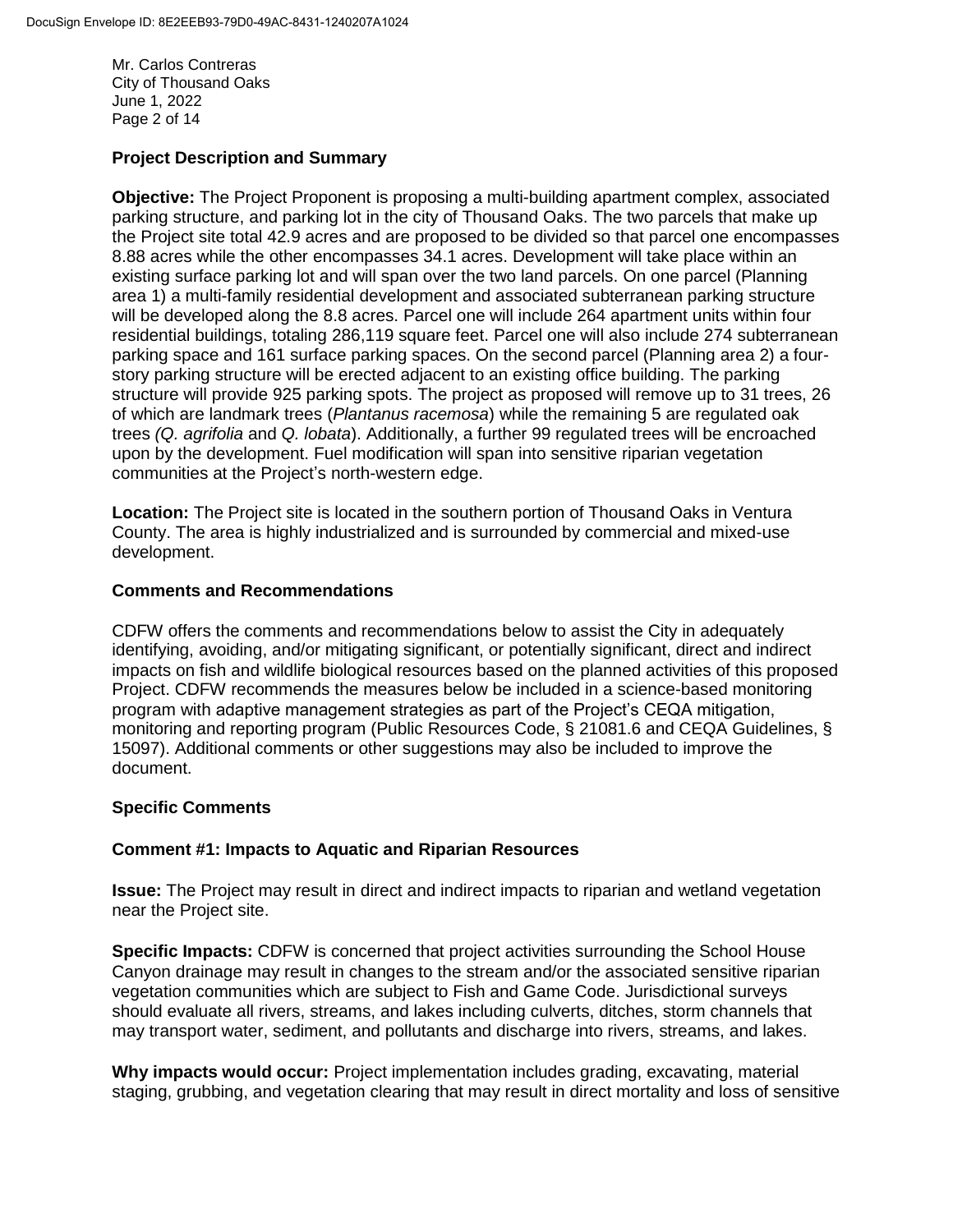Mr. Carlos Contreras City of Thousand Oaks June 1, 2022 Page 3 of 14

vegetation communities, including riparian and wetland habitats in the Project site. Increased sediment deposition can bury seedlings and saplings of riparian trees, resulting in increased mortality of new recruits (Kui and Stella 2016). Construction equipment, vehicles, import of fill material, disposal piles, and staging areas can introduce and spread non-native, invasive plants. Invasive plant seeds, rhizomes, or stolons can be transported along streams and spread upstream and downstream.

**Evidence impacts would be significant:** Riparian habitats provide important food, nesting habitat, cover, and migration corridors for wildlife. Only 5 to 10% of California's original riparian habitat exists today and much of the remaining habitat is in a degraded condition.

The riparian and wetland vegetation alliances addressed within the DEIR are considered sensitive (*Quercus lobata* woodland alliance and *Quercus lobata* riparian forest and woodland alliance; ranked S3). Impacts to sensitive vegetation communities should be considered significant under CEQA unless they are clearly mitigated below a level of significance. Inadequate avoidance, minimization, and mitigation measures for impacts to sensitive plant communities will result in the Project continuing to have a substantial adverse direct, indirect, and cumulative effect, either directly or through habitat modifications, on any species or vegetation community identified as a candidate, sensitive, or special status species.

## **Recommended Potentially Feasible Mitigation Measure(s):**

**Mitigation Measure #1:** CDFW concurs with the Project's statement to notify CDFW pursuant to Fish and Game Code, section 1600 *et seq.* The Project should notify prior to any Project construction or activities. Based on this notification and other information, CDFW determines whether a Lake and Streambed Alteration Agreement (LSA) with the applicant is required prior to conducting the proposed activities. Please visit the Lake and Streambed Alteration Program (https://wildlife.ca.gov/Conservation/Environmental-Review/LSA) webpage to obtain a notification package for an LSA.

CDFW's issuance of an LSA for a Project that is subject to CEQA will require CEQA compliance actions by CDFW as a Responsible Agency. As a Responsible Agency, CDFW may consider the CEQA document from the City for the Project. To minimize additional requirements by CDFW pursuant to section 1600 *et seq.* and/or under CEQA, the CEQA document should fully identify the potential impacts to the streams or riparian resources and provide adequate avoidance, mitigation, monitoring, and reporting commitments for issuance of the LSA.

**Mitigation Measure #2:** Any LSA Agreement issued for the Project by CDFW may include additional measures protective of streambeds on and downstream of the Project such as additional erosion and pollution control measures. To compensate for any on-site and off-site impacts to riparian resources, additional mitigation conditioned in any LSA Agreement may include the following: avoidance of resources, on-site or off-site creation, enhancement, or restoration, and/or protection and management of mitigation lands in perpetuity.

**Mitigation Measure #3:** CDFW recommends fully avoiding impacts to waters and riparian/wetland vegetation communities. If feasible, CDFW recommends redesigning the Project to avoid impacts to the existing drainage features that support sensitive vegetation communities. Design alternatives should attempt to retain as much surface flow and natural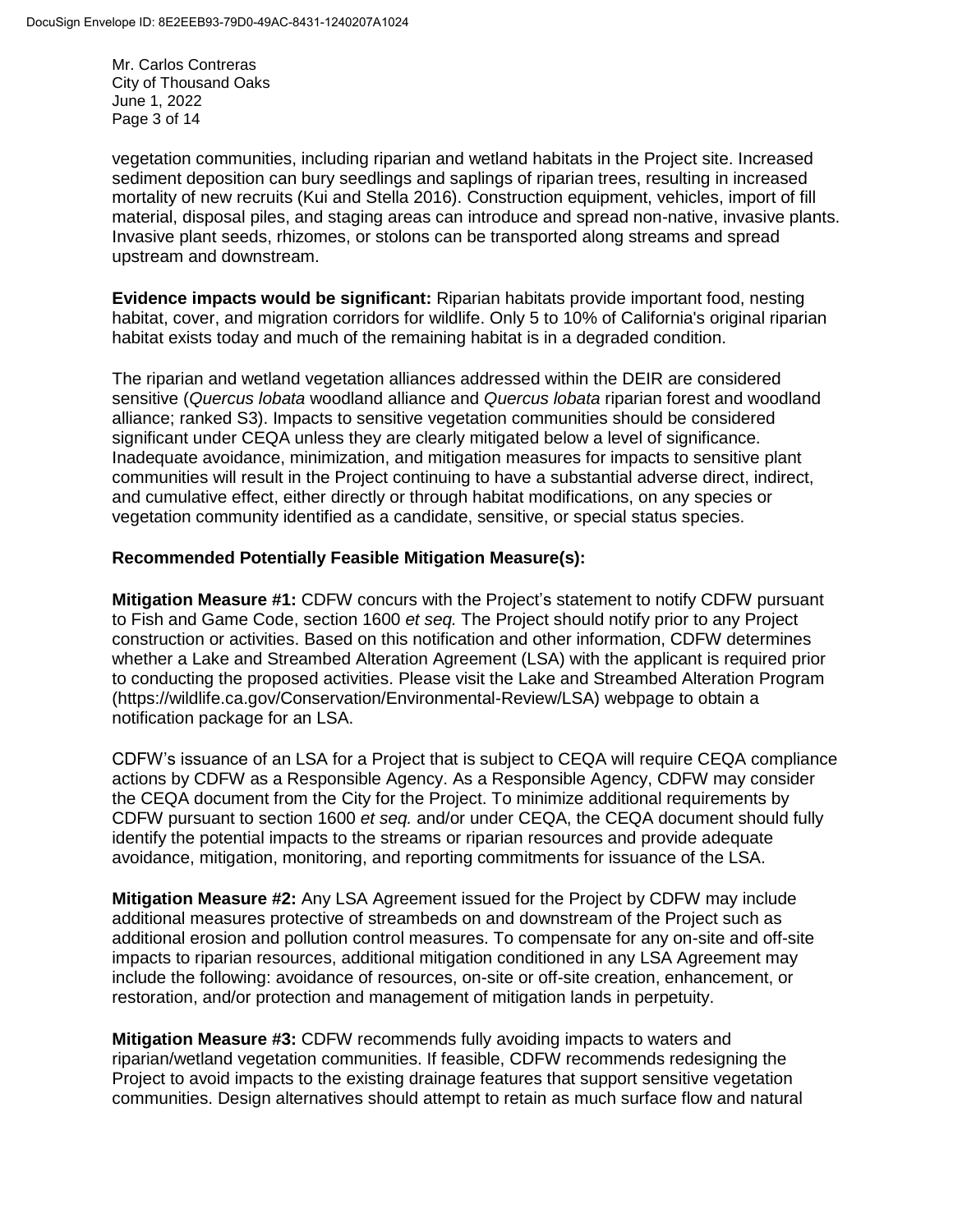Mr. Carlos Contreras City of Thousand Oaks June 1, 2022 Page 4 of 14

hydrologic processes as possible. CDFW recommends taking an inter-disciplinary approach to involve landscape architects, engineers, and wildlife biologists, and hydrologists to develop design alternatives that could fully avoid or lessen impacts to waters and riparian/wetland vegetation communities.

**Mitigation Measure #4:** If impacts to streams are unavoidable, CDFW recommends that mitigation occur at a CDFW-approved bank. Mitigation bank credits should be purchased, approved, or otherwise fully executed prior to implementing Project-related ground-disturbing activities and prior to the County's issuance of grading permits.

**Mitigation Measure #5:** If credits at a CDFW-approved mitigation bank are not available, CDFW recommends setting aside replacement habitat to be protected in perpetuity under a conservation easement dedicated to a local land conservancy or other appropriate entity that has been approved to hold and manage mitigation lands. Mitigation lands should be in the same watershed as the Project site and support in-kind vegetation. An appropriate non-wasting endowment should be provided for the long-term management of mitigation lands. A conservation easement and endowment funds should be fully acquired, established, transferred, or otherwise executed prior to implementing Project-related ground-disturbing activities prior to the County's issuance of grading permits.

**Mitigation Measure #6:** If avoidance is not possible then sensitive plant communities ranked S3 (*Quercus lobata* woodland alliance and *Quercus lobata* riparian forest and woodland alliance) impacted by development or fuel modification should be mitigated at not less than 5:1. The Project proponent should mitigate at a ratio sufficient to achieve a no-net loss for impacts to special status plant species and their associated habitat. CDFW recommends that an on-site Habitat Mitigation and Monitoring Plan (HMMP) be developed. An HMMP should provide specific, detailed, and enforceable measures.

**Mitigation Measure #7:** CDFW recommends that all on-site mitigation sites for impacts to waters and riparian/wetland vegetation communities be protected in perpetuity from public encroachment and structural intrusion. This should include all water features on site, including ephemeral and perennial bodies.

CDFW recommends the Lead Agency/Project Proponent fund a minimum of five years of initial restoration and maintenance. If applicable, mitigation lands (unnamed creeks, surrounding natural areas) should be protected in perpetuity under a conservation easement dedicated to a local land conservancy or other appropriate entity that has been approved to hold and manage mitigation lands. An appropriate non-wasting endowment should be provided for the long-term management of mitigation lands. A conservation easement and endowment funds should be fully acquired, established, transferred, or otherwise executed prior to implementing Projectrelated ground-disturbing activities and prior to the County's issuance of grading permits.

**Recommendation #1:** The Project should protect the School House Canyon drainage, associated streams and washes from degradation. In addition, CDFW recommends including appropriate native plants and habitats, wherever possible, which can enhance flora and fauna biodiversity and reduce water runoff, irrigation, and chemical inputs (Cristol and Rodewald 2005; Merola-Zwartjes and DeLong 2005; Nooten et al. 2018; Terman 1997).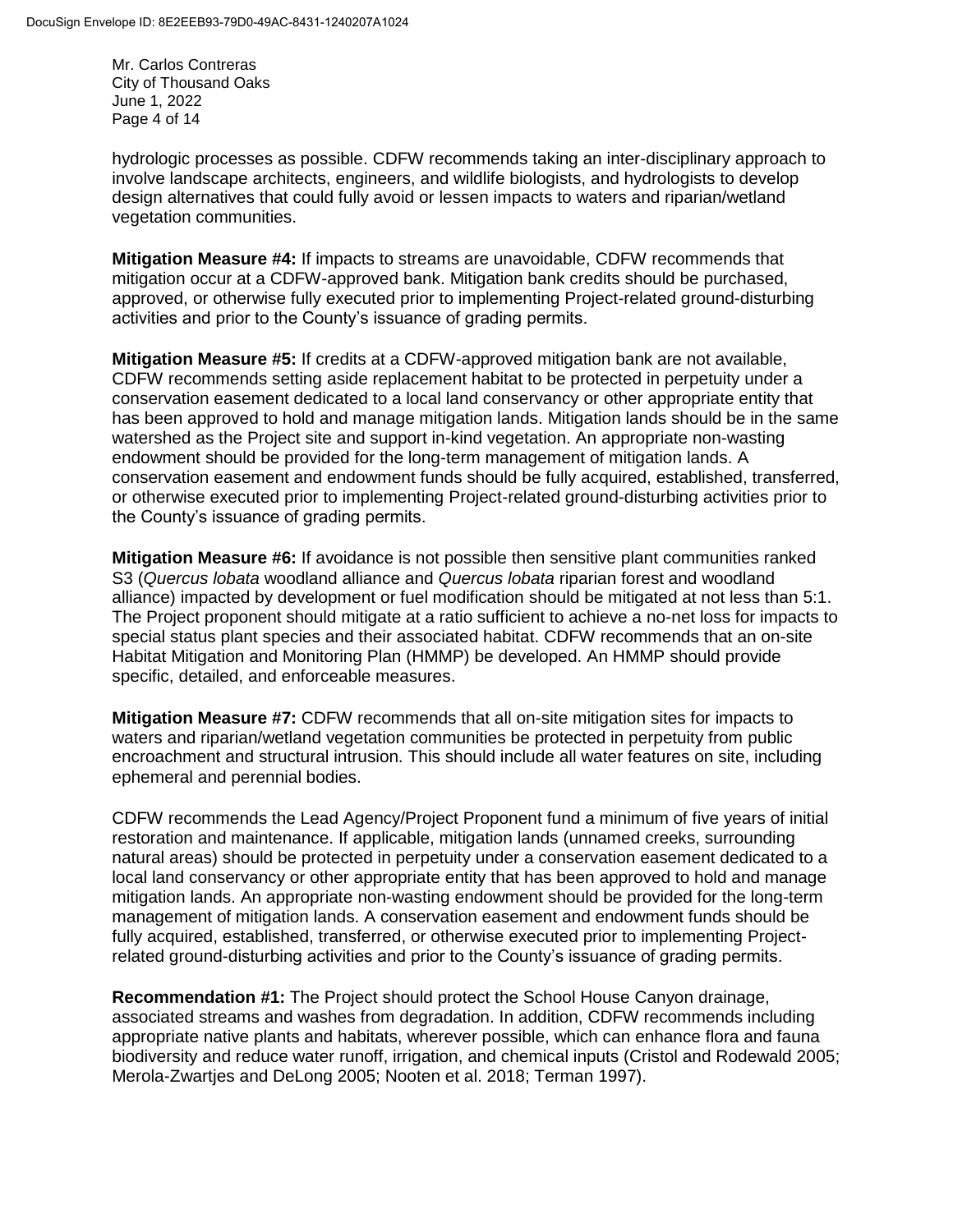Mr. Carlos Contreras City of Thousand Oaks June 1, 2022 Page 5 of 14

**Recommendation #2:** CDFW recommends conducting habitat assessment surveys for aquatic Species of Special Concern (SSC) within the drainage. Although the drainage is isolated and degraded it is possible for fish, amphibian, and reptile species to be present.

**Recommendation #3:** If tree trimming is to occur, it should avoid nesting bird season (January 1-September 15). Likewise, CDFW agrees that a qualified biologist should be present during fuel modification and encroachment activities within sensitive plant communities. Fuel modification is considered a permanent impact. Rare plants and communities within 1,000 meters from these activities are considered impacted.

#### **Comment #2: Spreading Invasive Pests and Diseases**

**Issue:** CDFW is concerned that the DEIR does not describe procedures for disposal of removed trees which may be infested with invasive pests and disease.

**Specific impacts:** The Project proposes to remove an unspecified amount of vegetation. Improper disposal of vegetation may result in the spread of tree insect pests and disease into areas not currently exposed to these stressors. This could result in expediting the loss of oaks and other trees in California which support a high biological diversity including special status species. The environmental document should address the presence or absence of goldspotted oak borer (*Agrilus auroguttatus*), Polyphagus shot-hole borer (*Euwallacea* sp.), and thousand canker fungus (*Geosmithia morbida*) in on-site trees and, if present, describe how any effected trees would be disposed of as part of the Project.

**Why impacts would occur:** Within the Arborist Report are the results of the tree surveys conducted in 2020. Within the report the arborist grades the trees from A-F in regard to their health. Within the project site 55 trees were given D scores, and two were given F scores. These low scores may indicate presence of insect borers or disease. Thus, the Project may remove tree species that could host insects/pests and diseases. Trees will be removed and presumably hauled to off-site locations for disposal thereby potentially exposing off-site oak and other tree species to infestation and disease.

**Evidence impact would be significant:** The Project may have a substantial adverse effect on any sensitive natural communities identified in local or regional plans, policies, and regulations or by the CDFW or U.S. Fish and Wildlife Service (USFWS). The Project may result in a substantial adverse effect, either directly or through habitat modifications, on species identified as a candidate, sensitive, or special status species in local or regional plans, policies, or regulations, or by CDFW or USFWS that are dependent on habitats susceptible to insect and disease pathogens.

**Mitigation Measure #1:** CDFW recommends the Project work with the certified arborist to identify all trees and species for removal from the Project site and inspect those trees for contagious tree diseases including but not limited to: thousand canker fungus (https://thousandcankers.com/), Polyphagous shot hole borer (https://ucanr.edu/sites/eskalenlab/?file=index.html), and goldspotted oak borer (http://ipm.ucanr.edu/PMG/PESTNOTES/pn74163.html). A summary report documenting inspection methods, number and species of trees inspected, results, and conclusions, including negative findings, should be submitted to CDFW for review and included as an appendix in final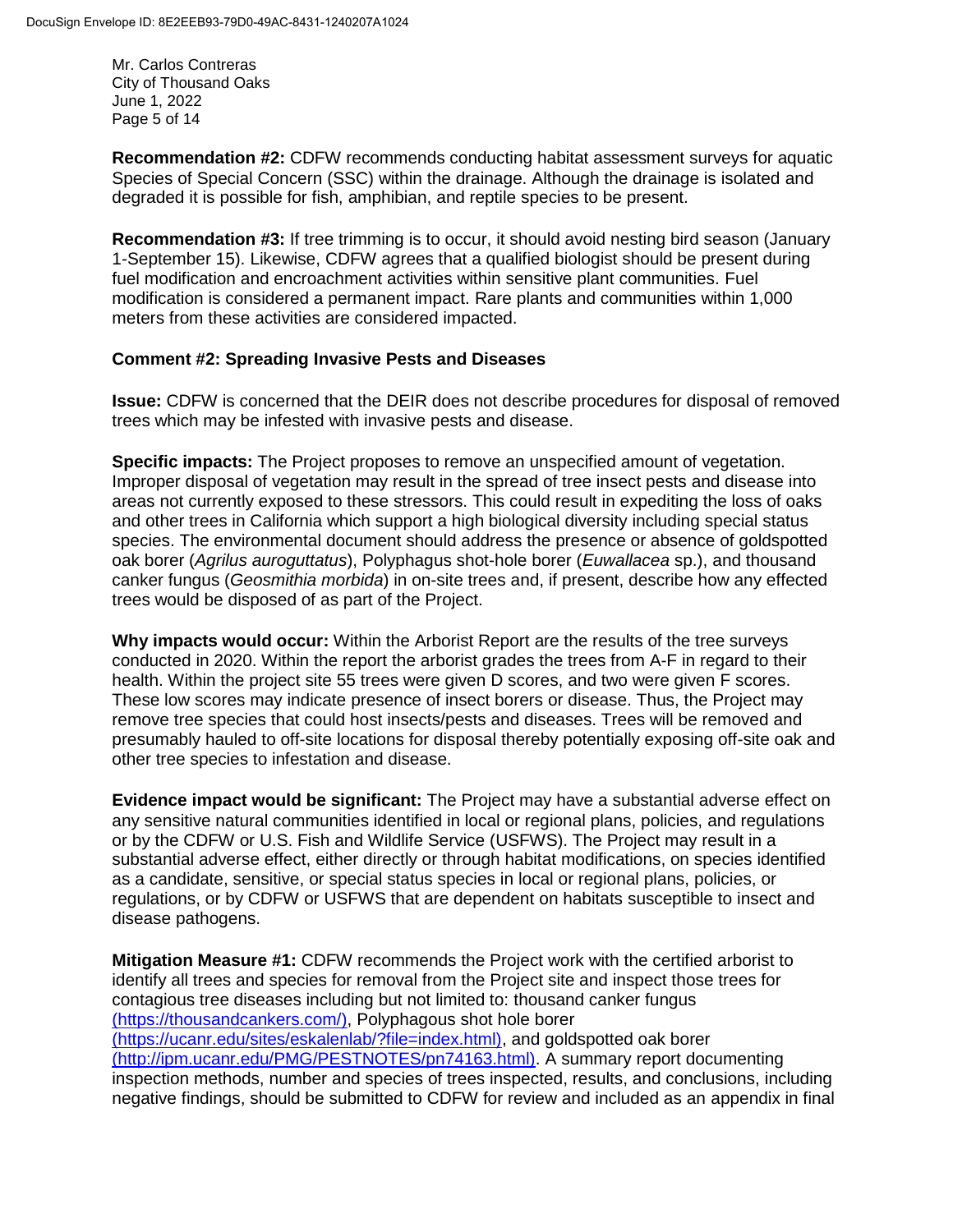Mr. Carlos Contreras City of Thousand Oaks June 1, 2022 Page 6 of 14

environmental documents. The summary report should also include photographic documentation of entry/exit holes and evidence of pests/disease.

**Mitigation Measure #2:** If invasive pests and/or diseases are detected, the Project should provide an infectious tree disease management plan and describe how it will be implemented to avoid significant impacts under CEQA. To avoid the spread of infectious tree diseases, diseased trees should not be transported from the Project site without first being treated using best available management practices relevant for each tree disease observed. A management plan should be submitted to CDFW for review and included as an appendix in the final environmental document.

#### **Comment #3: Impacts to Non-Game Mammals and Wildlife**

**Issue:** Wildlife may still move through the Project site during the daytime or nighttime. CDFW is concerned that any wildlife potentially moving through or seeking temporary refuge on the Project site may be directly impacted during Project activities and construction. Any final fence, or other design features, design should allow for wildlife movement.

**Specific impacts:** Project activities and construction equipment may directly impact wildlife and birds moving through or seeking temporary refuge on site. This could result in wildlife and bird mortality. Furthermore, depending on the final fencing design, the Project may cumulatively restrict wildlife movement opportunity.

**Why impacts would occur:** Direct impacts to wildlife may occur from: ground disturbing activities (e.g., staging, access, excavation, grading); wildlife being trapped or entangled in construction materials and erection of restrictive fencing; and wildlife could be trampled by heavy equipment operating in the Project site.

**Evidence impact would be significant:** Mammals occurring naturally in California are considered non-game mammals and are afforded protection by State law from take and/or harassment (Fish & Game Code, § 4150; Cal. Code of Regs, § 251.1).

**Recommended Potentially Feasible Mitigation Measure(s):** CDFW recommends the following four mitigation measures to avoid and minimize direct impacts to wildlife during Project construction and activities.

**Mitigation Measure #1:** If fencing is proposed for use during construction or during the life of the Project, fences should be constructed with materials that are not harmful to wildlife. Prohibited materials include, but are not limited to, spikes, glass, razor, or barbed wire. Fencing should also be minimized so as not to restrict free wildlife movement through habitat areas. Los Angeles County's Significant Ecological Areas Ordinance Implementation Guide [\(https://planning.lacounty.gov/site/sea/wp-content/uploads/2020/02/SEA-IG-2-6-20.pdf\)](https://planning.lacounty.gov/site/sea/wp-content/uploads/2020/02/SEA-IG-2-6-20.pdf) offers additional information on permeable fencing as well as design standards. CDFW recommends reviewing those design standards.

**Mitigation Measure #2:** To avoid direct mortality, a qualified biological monitor should be on site prior to and during ground and habitat disturbing activities to move out of harm's way special status species or other wildlife of low mobility that would be injured or killed by grubbing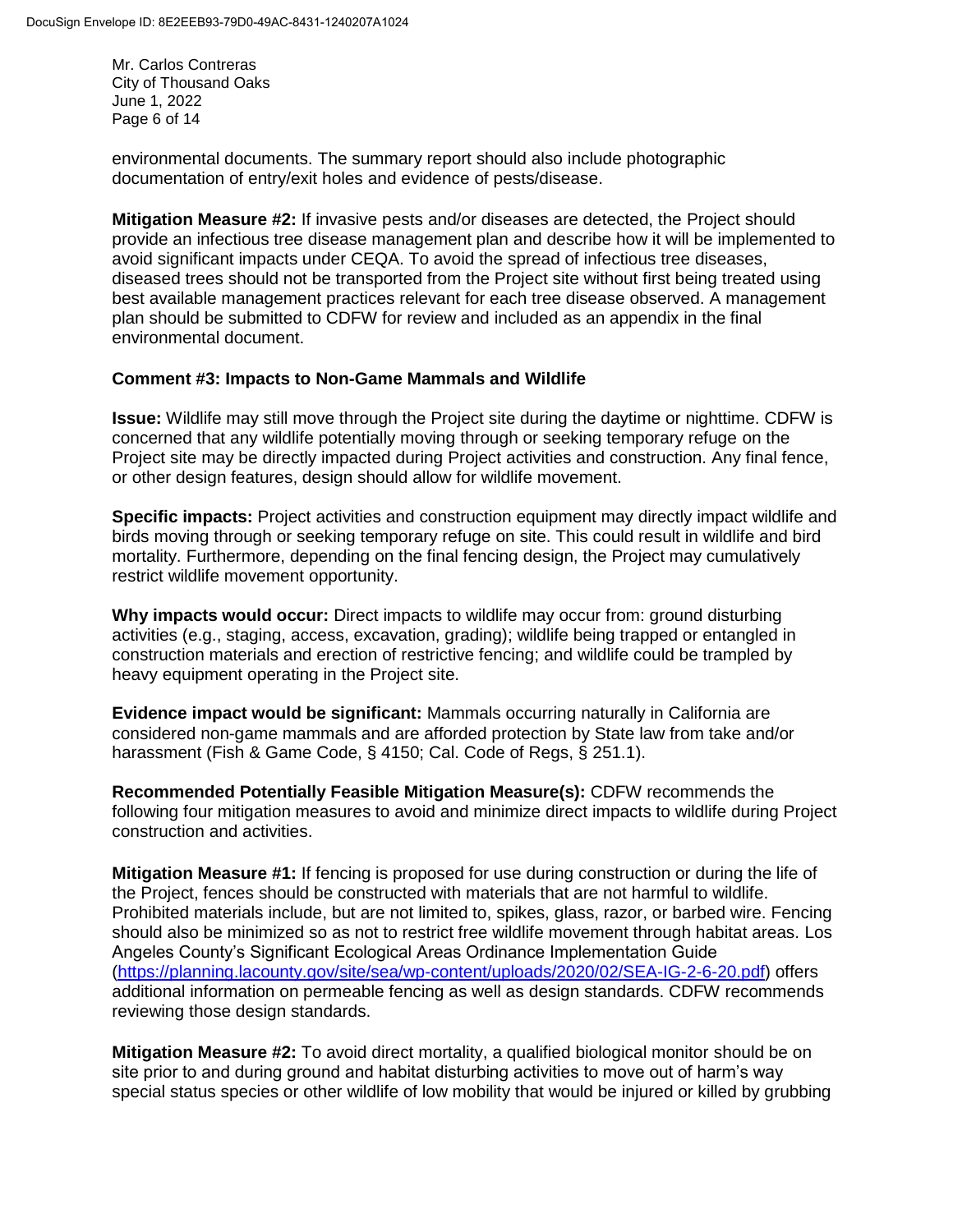Mr. Carlos Contreras City of Thousand Oaks June 1, 2022 Page 7 of 14

or Project-related construction activities. Salvaged wildlife of low mobility should be removed and placed onto adjacent and suitable (i.e., species appropriate) habitat out of harm's way. It should be noted that the temporary relocation of on-site wildlife does not constitute effective mitigation for the purposes of offsetting Program impacts associated with habitat loss.

**Mitigation Measure #3:** Grubbing and grading should be done to avoid islands of habitat where wildlife may take refuge and later be killed by heavy equipment. Grubbing and grading should be done from the center of the Project site, working outward towards adjacent habitat off site where wildlife may safely escape.

## **Additional Recommendations**

Fuel Modification. If the Project includes fuel modification, CDFW recommends that the final environmental document should include avoidance and mitigation measures for any fuel modification activities conducted within and adjacent to the Project area. A weed management plan should be developed for all areas adjacent to open space that will be subject to fuel modification disturbance. CDFW also recommends that any irrigation proposed in fuel modification zones drain back into the development and not onto natural habitat land as perennial sources of water allow for the introduction of invasive Argentine ants.

Mitigation and Monitoring Reporting Plan. Per Public Resources Code section 21081.6(a)(1), CDFW has provided the City with a summary of our suggested mitigation measures and recommendations in the form of an attached Draft Mitigation and Monitoring Reporting Plan (MMRP; Attachment A). A final MMRP should reflect results following additional plant and wildlife surveys and the Project's final on and/or off-site mitigation plans.

## **Filing Fees**

The Project, as proposed, would have an impact on fish and/or wildlife, and assessment of filing fees is necessary. Fees are payable upon filing of the Notice of Determination by the County and serve to help defray the cost of environmental review by CDFW. Payment of the fee is required for the underlying Project approval to be operative, vested, and final (Cal. Code Regs., tit. 14, § 753.5; Fish & G. Code, § 711.4; Pub. Resources Code, § 21089).

## **Conclusion**

We appreciate the opportunity to comment on the Project to assist the City in adequately analyzing and minimizing/mitigating impacts to biological resources. CDFW requests an opportunity to review and comment on any response that the City has to our comments and to receive notification of any forthcoming hearing date(s) for the Project [CEQA Guidelines, § 15073(e)]. If you have any questions or comments regarding this letter, please contact Angela Castanon, Environmental Scientist, at [Angela.Castanon@wildlife.ca.gov.](mailto:Baron.Barrera@wildlife.ca.gov)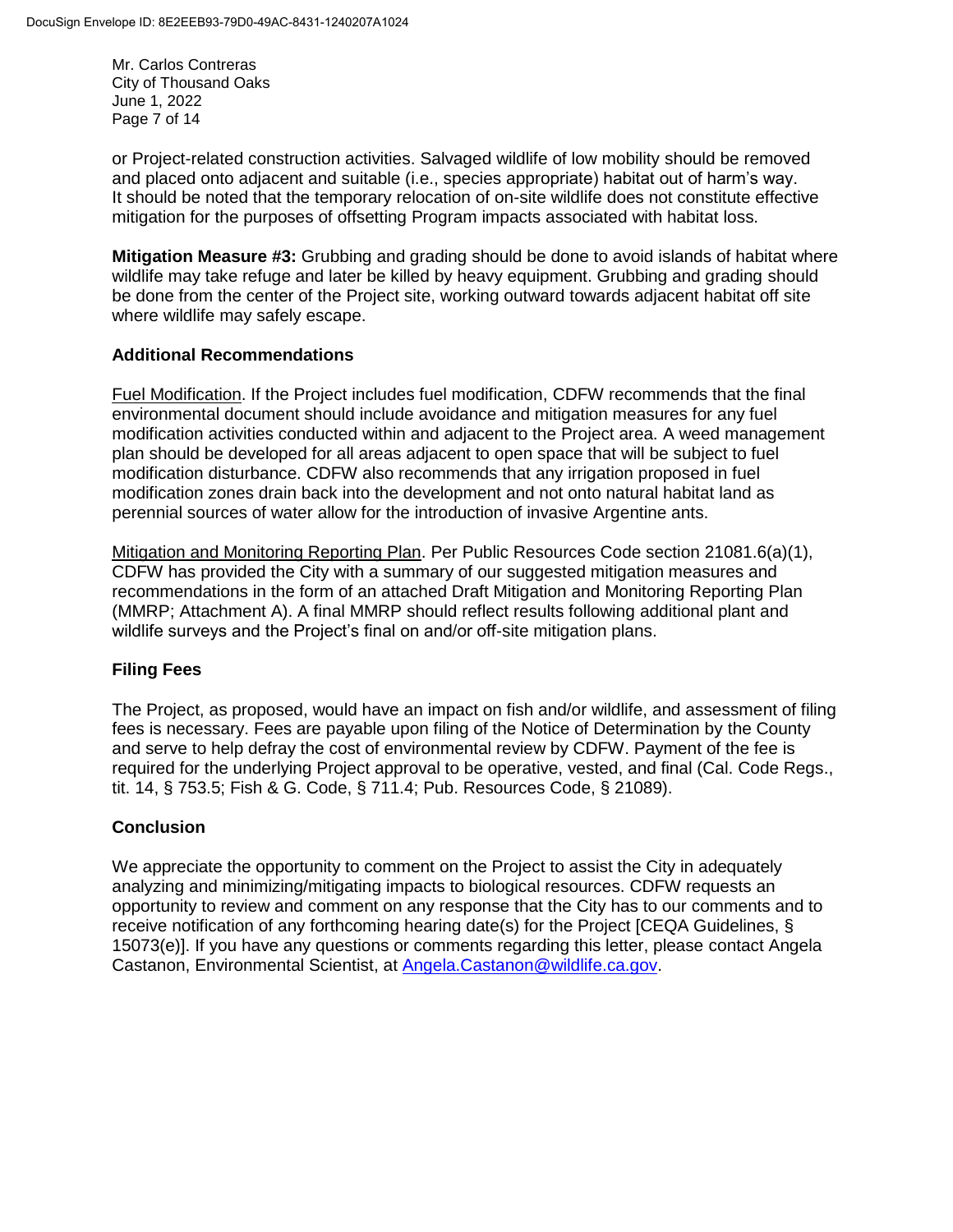Mr. Carlos Contreras City of Thousand Oaks June 1, 2022 Page 8 of 14

Sincerely,

DocuSigned by: Dra  $\leftarrow$ B6E58CFE24724F5..

Erinn Wilson-Olgin Environmental Program Manager I South Coast Region

ec: CDFW

Steve Gibson, Los Alamitos – [Steve.Gibson@wildlife.ca.gov](mailto:Steve.Gibson@wildlife.ca.gov) Emily Galli, Fillmore – [Emily.Galli@wildlife.ca.gov](mailto:Emily.Galli@wildlife.ca.gov) Cindy Hailey, San Diego – [Cindy.Hailey@wildlife.ca.gov](mailto:Cindy.Hailey@wildlife.ca.gov) CEQA Program Coordinator, Sacramento – [CEQACommentLetters@wildlife.ca.gov](mailto:CEQACommentLetters@wildlife.ca.gov)  State Clearinghouse, Office of Planning and Research – State. Clearinghouse@opr.ca.gov

## **References:**

- Cristol, D.A and A.D. Rodewald. 2005. Can Golf Courses Play a Role in Bird Conservation? Wildlife Society Bulletin 33(2):407-410.
- Kui, L and J.C. Stella. 2016. Fluvial sediment burial increases mortality of young riparian trees
- but induces compensatory growth response in survivors. Forest Ecology and Management 366:32-40.
- Merola-Zwartjes, M. and J.P. DeLong. 2005. Avian Species Assemblages on New Mexico Golf Courses: Surrogate Riparian Habitat for Birds? Wildlife society Bulletin 33(2):435-447.
- Nooten, S.S., Schultheiss, R., Wright, J., Macdonald, C., Singh, B.K., Cook, J.M., and Power, S.A. 2018. What shapes plant and animal diversity on urban golf courses? Urban Ecosystems 21:565-576.
- [TCD] Thousand Cankers Disease. 2021. What is Thousand Cankers? Available from: <https://thousandcankers.com/>
- Terman, M.R. 1997. Natural links: naturalistic golf courses as wildlife habitat. Landscape and Urban Planning 38:183-197.
- [UCCE] UC California Cooperative Extension. 2022. Eskalen's Lab. Available from: <https://ucanr.edu/sites/eskalenlab/?file=index.html>
- [UCIPM] UC Integrated Pest Management Program. 2021. Goldspotted Oak Borer. Available from:<http://ipm.ucanr.edu/PMG/PESTNOTES/pn74163.html>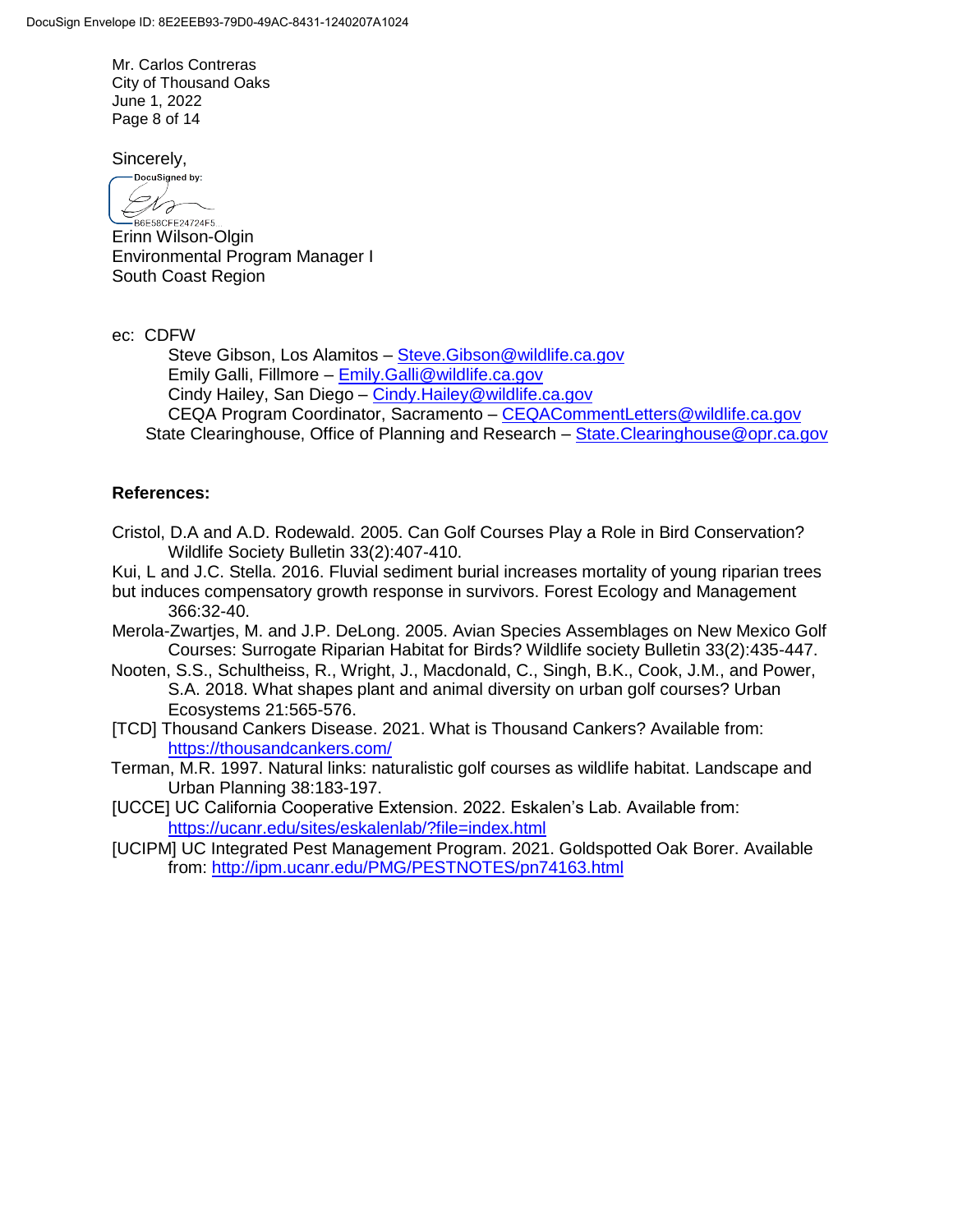

State of California – Natural Resources Agency *GAVIN NEWSOM, Governor* DEPARTMENT OF FISH AND WILDLIFE *CHARLTON H. BONHAM, Director*  South Coast Region 3883 Ruffin Road San Diego, CA 92123 (858) 467-4201 [www.wildlife.ca.gov](http://www.wildlife.ca.gov/)



# **Attachment A: Draft Mitigation and Monitoring Reporting Plan**

CDFW recommends the following language to be incorporated into a future environmental document for the Project. A final MMRP should reflect results following additional plant and wildlife surveys and the Project's final on and/or off-site mitigation plans.

| <b>Biological Resources (BIO)</b> |                                                                                                                                                                                                                                                                                                                                                                                                                                                                                                                                                                                                                                                                                                                                                                                                                                                                                                                                                                                                                                                                                                                                                                               |                                                       |                                     |
|-----------------------------------|-------------------------------------------------------------------------------------------------------------------------------------------------------------------------------------------------------------------------------------------------------------------------------------------------------------------------------------------------------------------------------------------------------------------------------------------------------------------------------------------------------------------------------------------------------------------------------------------------------------------------------------------------------------------------------------------------------------------------------------------------------------------------------------------------------------------------------------------------------------------------------------------------------------------------------------------------------------------------------------------------------------------------------------------------------------------------------------------------------------------------------------------------------------------------------|-------------------------------------------------------|-------------------------------------|
|                                   | Mitigation Measure (MM) or Recommendation (REC)                                                                                                                                                                                                                                                                                                                                                                                                                                                                                                                                                                                                                                                                                                                                                                                                                                                                                                                                                                                                                                                                                                                               |                                                       | <b>Responsible Party</b>            |
| MM-BIO-1-<br><b>LSA Agreement</b> | CDFW concurs with the Project's statement to notify CDFW<br>pursuant to Fish and Game Code, section 1600 et seq. The Project<br>should notify prior to any Project construction or activities. Based<br>on this notification and other information, CDFW determines<br>whether a Lake and Streambed Alteration Agreement (LSA) with<br>the applicant is required prior to conducting the proposed activities.<br>Please visit the Lake and Streambed Alteration Program<br>(https://wildlife.ca.gov/Conservation/Environmental-Review/LSA)<br>webpage to obtain a notification package for an LSA.<br>CDFW's issuance of an LSA for a Project that is subject to CEQA<br>will require CEQA compliance actions by CDFW as a Responsible<br>Agency. As a Responsible Agency, CDFW may consider the<br>CEQA document from the City for the Project. To minimize<br>additional requirements by CDFW pursuant to section 1600 et seq.<br>and/or under CEQA, the CEQA document should fully identify the<br>potential impacts to the streams or riparian resources and provide<br>adequate avoidance, mitigation, monitoring, and reporting<br>commitments for issuance of the LSA. | Prior to<br>Project<br>construction<br>and activities | City of Thousand<br>Oaks/ Applicant |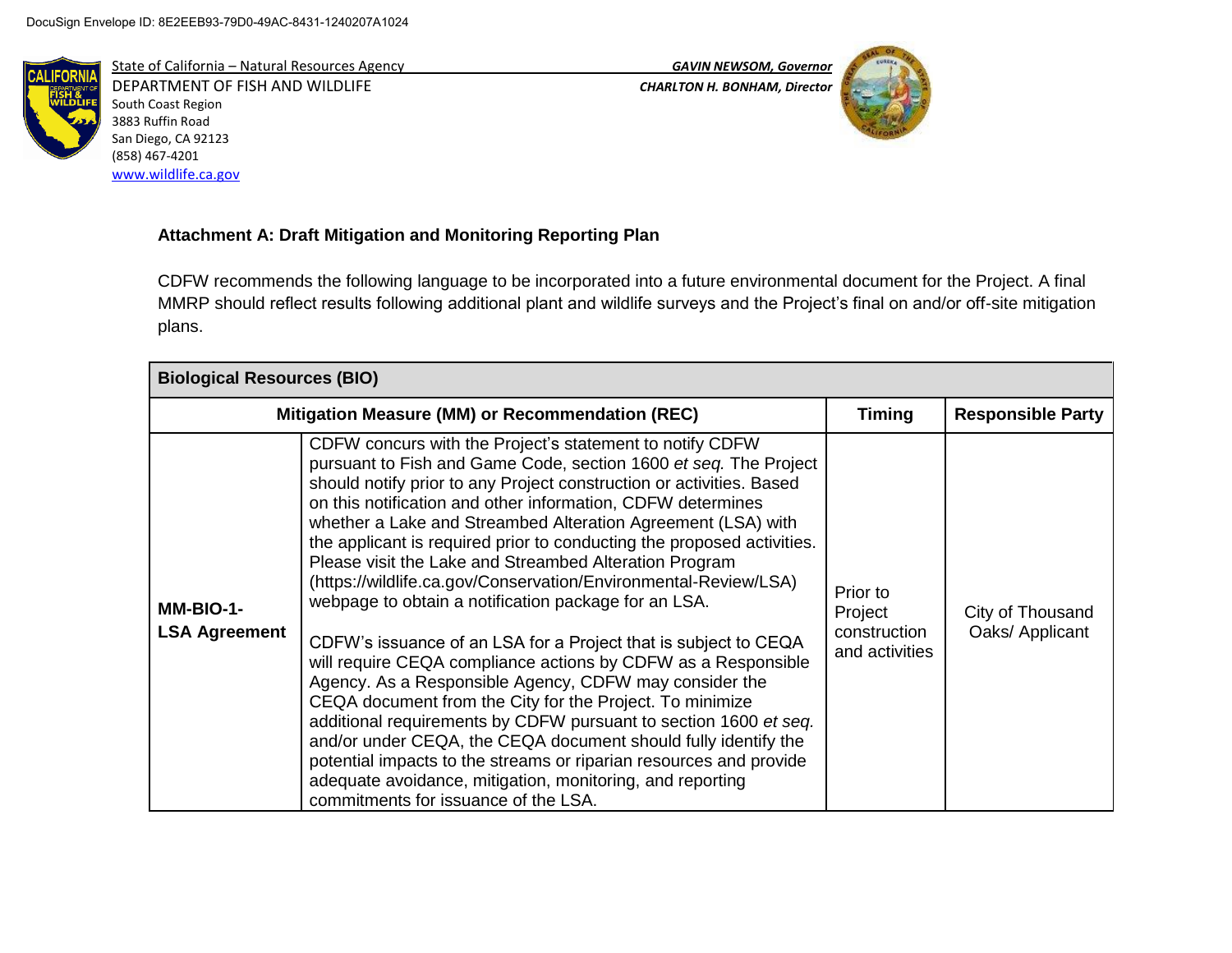Mr. Carlos Contreras City of Thousand Oaks June 1, 2022 Page 10 of 14

| MM-BIO-2-<br><b>LSA Agreement</b> | Any LSA Agreement issued for the Project by CDFW may include<br>additional measures protective of streambeds on and downstream<br>of the Project such as additional erosion and pollution control<br>measures. To compensate for any on-site and off-site impacts to<br>riparian resources, additional mitigation conditioned in any LSA<br>Agreement may include the following: avoidance of resources, on-<br>site or off-site creation, enhancement, or restoration, and/or<br>protection and management of mitigation lands in perpetuity.                                                                                                                                                                                                                                                                           | Prior to<br>/During/ After<br>Project<br>construction<br>and activities | City of Thousand<br>Oaks/ Applicant |
|-----------------------------------|--------------------------------------------------------------------------------------------------------------------------------------------------------------------------------------------------------------------------------------------------------------------------------------------------------------------------------------------------------------------------------------------------------------------------------------------------------------------------------------------------------------------------------------------------------------------------------------------------------------------------------------------------------------------------------------------------------------------------------------------------------------------------------------------------------------------------|-------------------------------------------------------------------------|-------------------------------------|
| MM-BIO-3-<br><b>LSA Agreement</b> | CDFW recommends fully avoiding impacts to waters and<br>riparian/wetland vegetation communities. If feasible, CDFW<br>recommends redesigning the Project to avoid impacts to the<br>existing drainage features that support sensitive vegetation<br>communities. CDFW also recommends the City consider Project<br>alternatives that could incorporate the unnamed streams into the<br>planned development. Design alternatives should attempt to retain<br>as much surface flow and natural hydrologic processes as<br>possible. CDFW recommends taking an inter-disciplinary approach<br>to involve landscape architects, engineers, and wildlife biologists,<br>and hydrologists to develop design alternatives that could fully<br>avoid or lessen impacts to waters and riparian/wetland vegetation<br>communities. | Prior to<br>Project<br>construction<br>and activities                   | City of Thousand<br>Oaks/ Applicant |
| MM-BIO-4-<br><b>LSA Agreement</b> | If impacts to streams are unavoidable, CDFW recommends that<br>mitigation occur at a CDFW-approved bank. Mitigation bank credits<br>should be purchased, approved, or otherwise fully executed prior<br>to implementing Project-related ground-disturbing activities and<br>prior to the County's issuance of grading permits.                                                                                                                                                                                                                                                                                                                                                                                                                                                                                           | Prior to<br>Project<br>construction<br>and activities                   | City of Thousand<br>Oaks/ Applicant |
| MM-BIO-5-<br><b>LSA Agreement</b> | If credits at a CDFW-approved mitigation bank are not available,<br>CDFW recommends setting aside replacement habitat to be<br>protected in perpetuity under a conservation easement dedicated<br>to a local land conservancy or other appropriate entity that has<br>been approved to hold and manage mitigation lands. Mitigation<br>lands should be in the same watershed as the Project site and<br>support in-kind vegetation. An appropriate non-wasting endowment<br>should be provided for the long-term management of mitigation                                                                                                                                                                                                                                                                                | Prior to<br>Project<br>construction<br>and activities                   | City of Thousand<br>Oaks/ Applicant |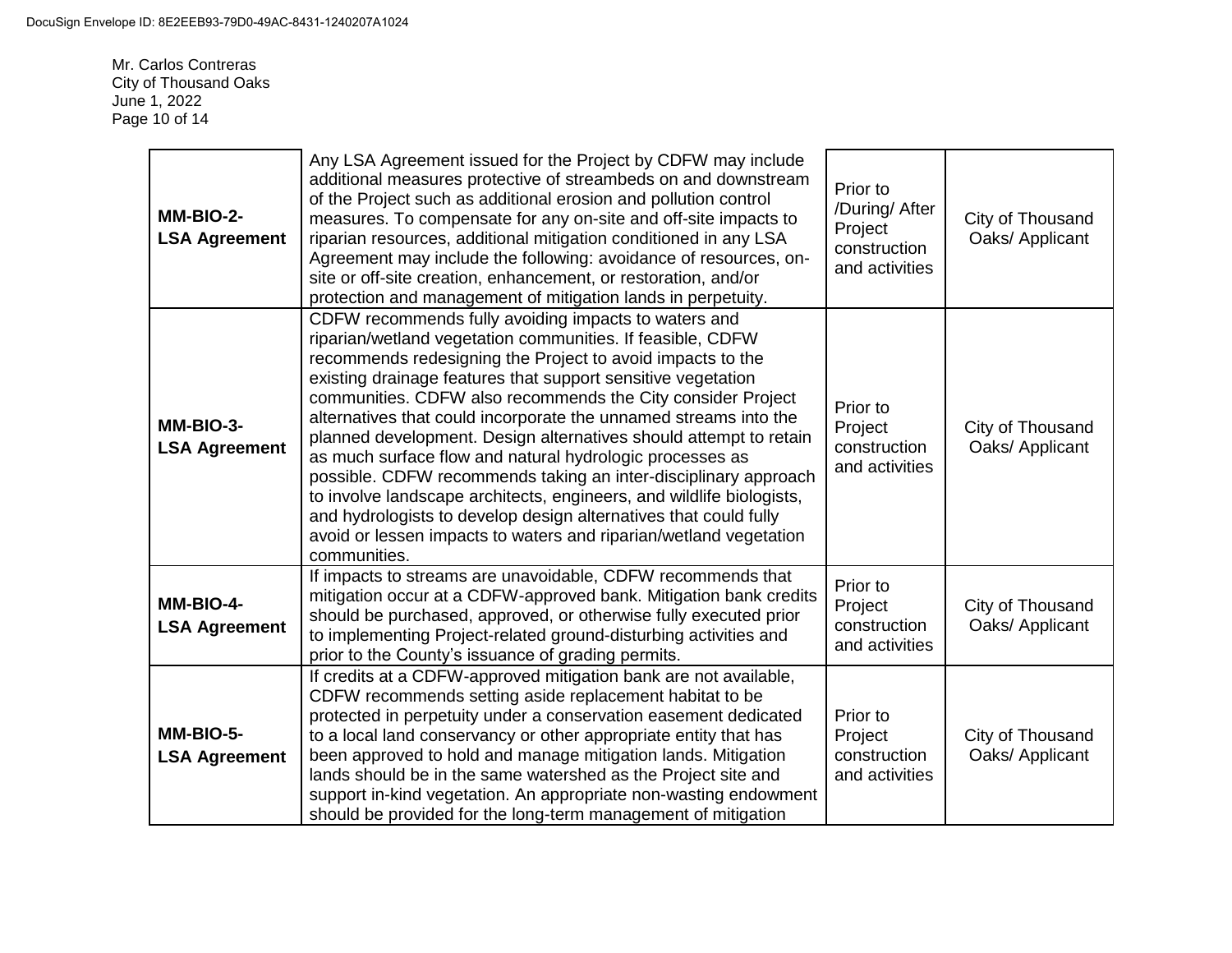Mr. Carlos Contreras City of Thousand Oaks June 1, 2022 Page 11 of 14

|                                   | lands. A conservation easement and endowment funds should be<br>fully acquired, established, transferred, or otherwise executed prior<br>to implementing Project-related ground-disturbing activities prior to<br>the County's issuance of grading permits.                                                                                                                                                                                                                                                                                                                                                                                                                                                                                                                                                                                                                                                                                                                                                                                                                       |                                                                        |                                     |
|-----------------------------------|-----------------------------------------------------------------------------------------------------------------------------------------------------------------------------------------------------------------------------------------------------------------------------------------------------------------------------------------------------------------------------------------------------------------------------------------------------------------------------------------------------------------------------------------------------------------------------------------------------------------------------------------------------------------------------------------------------------------------------------------------------------------------------------------------------------------------------------------------------------------------------------------------------------------------------------------------------------------------------------------------------------------------------------------------------------------------------------|------------------------------------------------------------------------|-------------------------------------|
| MM-BIO-6-<br><b>LSA Agreement</b> | CDFW recommends avoiding any sensitive plant communities. If<br>avoidance is not possible then sensitive plant communities ranked<br>S3 (Quercus lobata woodland alliance and Quercus lobata riparian<br>forest and woodland alliance) impacted by development or fuel<br>modification be mitigated at not less than 4:1. The Project<br>proponent should mitigate at a ratio sufficient to achieve a no-net<br>loss for impacts to special status plant species and their<br>associated habitat. CDFW recommends that an on-site Habitat<br>Mitigation and Monitoring Plan (HMMP) be developed. An HMMP<br>should provide specific, detailed, and enforceable measures.                                                                                                                                                                                                                                                                                                                                                                                                          | Prior to<br>Project<br>construction<br>and activities                  | City of Thousand<br>Oaks/ Applicant |
| MM-BIO-7-<br><b>LSA Agreement</b> | CDFW recommends that all on-site mitigation sites for impacts to<br>waters and riparian/wetland vegetation communities be protected<br>in perpetuity from public encroachment and structural intrusion.<br>This should include all water features on site, including ephemeral<br>and perennial bodies.<br>CDFW recommends the Project fund a minimum of five years of<br>initial restoration and maintenance. If applicable, mitigation lands<br>(unnamed creeks, surrounding natural areas) should be protected<br>in perpetuity under a conservation easement dedicated to a local<br>land conservancy or other appropriate entity that has been<br>approved to hold and manage mitigation lands. An appropriate<br>non-wasting endowment should be provided for the long-term<br>management of mitigation lands. A conservation easement and<br>endowment funds should be fully acquired, established,<br>transferred, or otherwise executed prior to implementing Project-<br>related ground-disturbing activities and prior to the County's<br>issuance of grading permits. | Prior to/<br>During/After<br>Project<br>construction<br>and activities | City of Thousand<br>Oaks/ Applicant |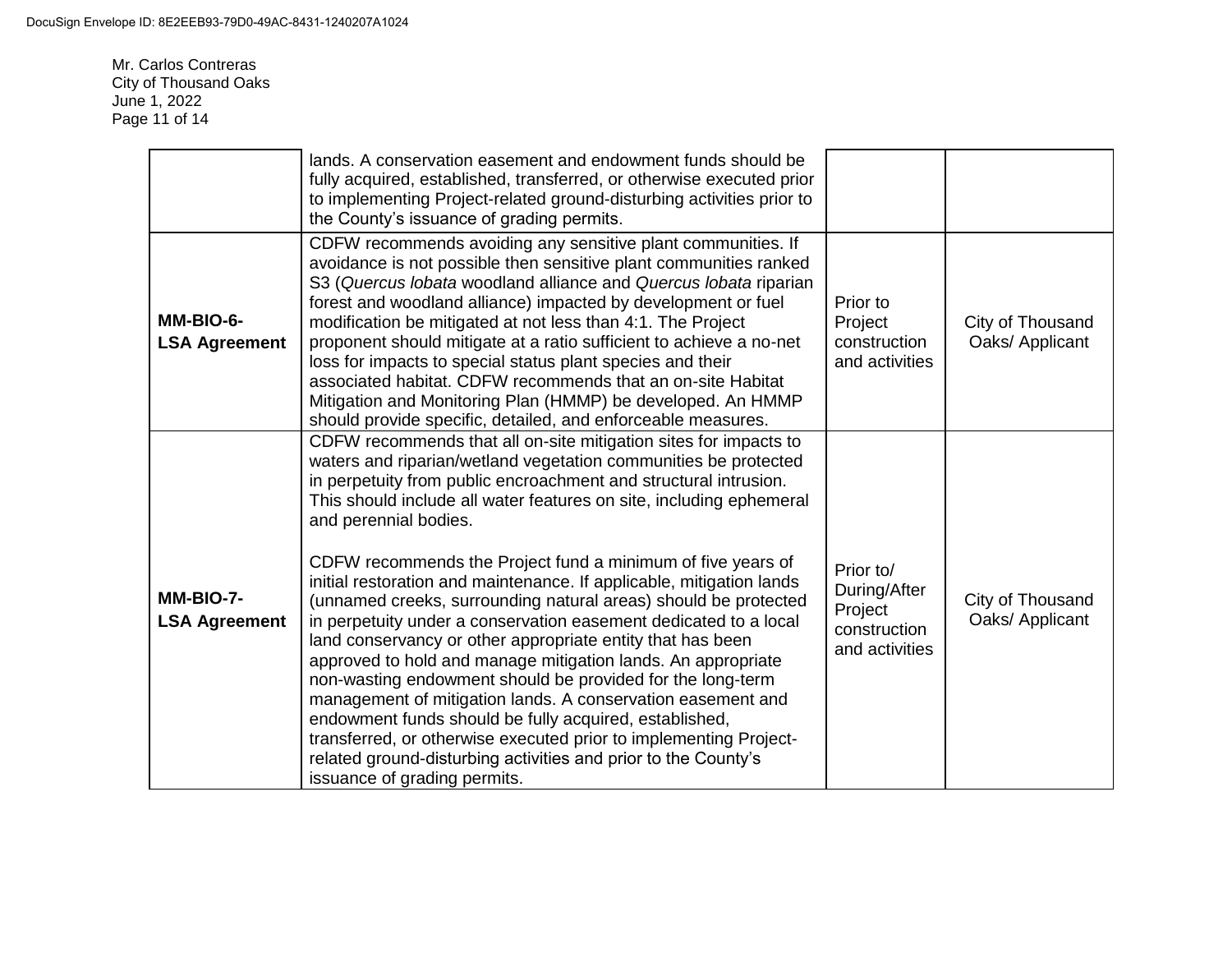Mr. Carlos Contreras City of Thousand Oaks June 1, 2022 Page 12 of 14

| MM-BIO-8-<br><b>Invasive Pests</b><br>and Diseases                          | CDFW recommends the City/Applicant work with the certified<br>arborist to identify all trees and species for removal from the<br>Project site and inspect those trees for contagious tree diseases<br>including but not limited to: thousand canker fungus<br>(https://thousandcankers.com/), Polyphagous shot hole borer<br>(https://ucanr.edu/sites/eskalenlab/?file=index.html), and<br>goldspotted oak borer<br>(http://ipm.ucanr.edu/PMG/PESTNOTES/pn74163.html). A<br>summary report documenting inspection methods, number and<br>species of trees inspected, results, and conclusions, including<br>negative findings, should be submitted to CDFW for review and<br>included as an appendix in final environmental documents. The<br>summary report should also include photographic documentation<br>of entry/exit holes and evidence of pests/disease. | Prior to<br>Project<br>construction<br>and activities           | City of Thousand<br>Oaks/ Applicant |
|-----------------------------------------------------------------------------|-------------------------------------------------------------------------------------------------------------------------------------------------------------------------------------------------------------------------------------------------------------------------------------------------------------------------------------------------------------------------------------------------------------------------------------------------------------------------------------------------------------------------------------------------------------------------------------------------------------------------------------------------------------------------------------------------------------------------------------------------------------------------------------------------------------------------------------------------------------------|-----------------------------------------------------------------|-------------------------------------|
| MM-BIO-9-<br><b>Invasive Pests</b><br>and Diseases                          | If invasive pests and/or diseases are detected, the Lead<br>Agency/Project Proponent should provide an infectious tree<br>disease management plan and describe how it will be implemented<br>to avoid significant impacts under CEQA. To avoid the spread of<br>infectious tree diseases, diseased trees should not be transported<br>from the Project site without first being treated using best available<br>management practices relevant for each tree disease observed. A<br>management plan should be submitted to CDFW for review and<br>included as an appendix in the final environmental document.                                                                                                                                                                                                                                                     | Prior to<br>Project<br>construction<br>and activities           | City of Thousand<br>Oaks/ Applicant |
| <b>MM-BIO-10-</b><br>Impacts to Non-<br><b>Game Mammals</b><br>and Wildlife | If fencing is proposed for use during construction or during the life<br>of the Project, fences should be constructed with materials that are<br>not harmful to wildlife. Prohibited materials include, but are not<br>limited to, spikes, glass, razor, or barbed wire. Fencing should also<br>be minimized so as not to restrict free wildlife movement through<br>habitat areas. Los Angeles County's Significant Ecological Areas<br><b>Ordinance Implementation Guide</b><br>(https://planning.lacounty.gov/site/sea/wp-<br>content/uploads/2020/02/SEA-IG-2-6-20.pdf) offers additional<br>information on permeable fencing as well as design standards.<br>CDFW recommends reviewing those design standards.                                                                                                                                               | Prior<br>to/During<br>Project<br>construction<br>and activities | City of Thousand<br>Oaks/ Applicant |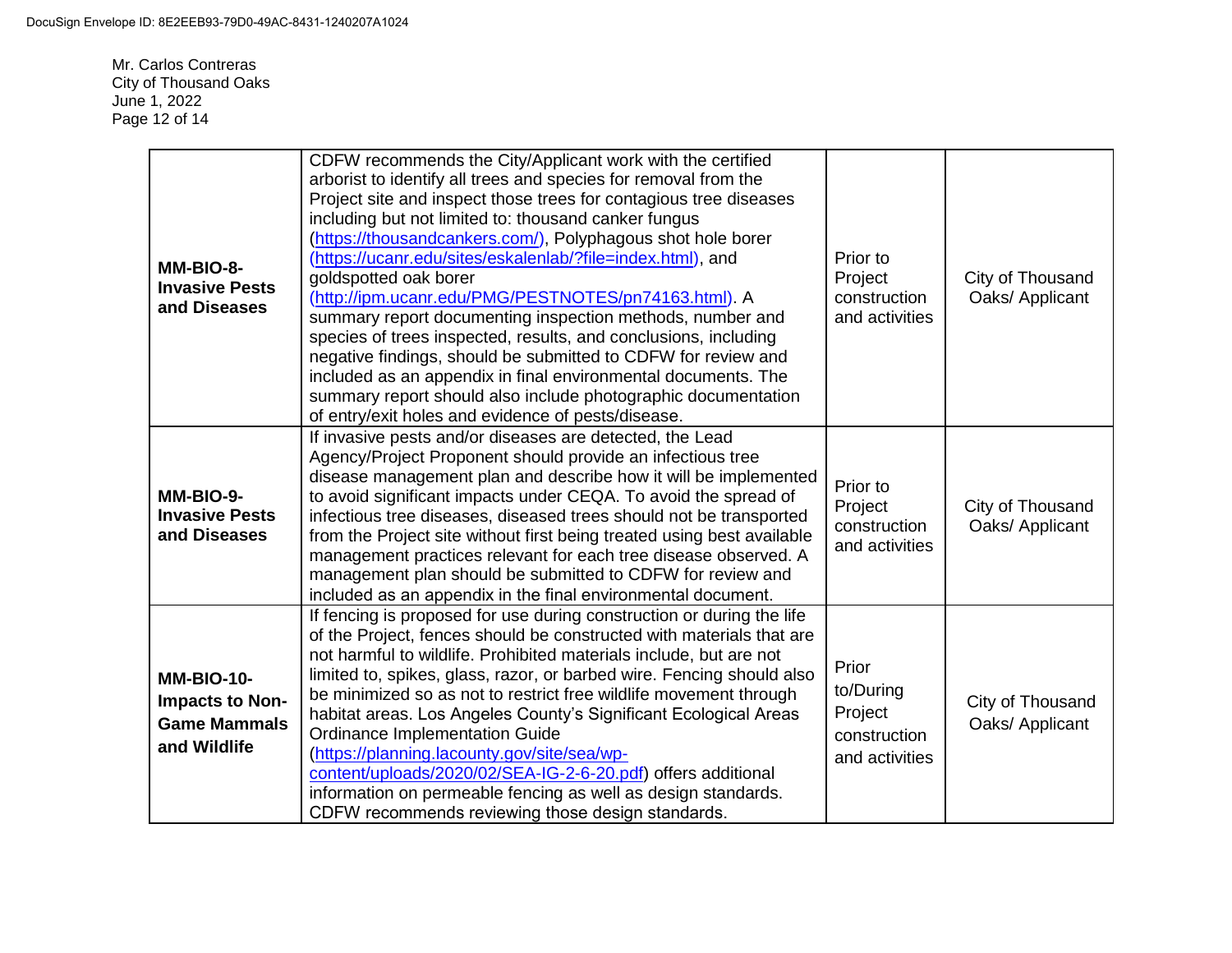Mr. Carlos Contreras City of Thousand Oaks June 1, 2022 Page 13 of 14

| <b>MM-BIO-11-</b><br><b>Impacts to Non-</b><br><b>Game Mammals</b><br>and Wildlife | To avoid direct mortality, a qualified biological monitor should be<br>on site prior to and during ground and habitat disturbing activities<br>to move out of harm's way special status species or other wildlife<br>of low mobility that would be injured or killed by grubbing or<br>Project-related construction activities. Salvaged wildlife of low<br>mobility should be removed and placed onto adjacent and suitable<br>(i.e., species appropriate) habitat out of harm's way.<br>It should be noted that the temporary relocation of on-site wildlife<br>does not constitute effective mitigation for the purposes of<br>offsetting Program impacts associated with habitat loss. | During<br>Project<br>construction<br>and activities              | City of Thousand<br>Oaks/ Applicant |
|------------------------------------------------------------------------------------|--------------------------------------------------------------------------------------------------------------------------------------------------------------------------------------------------------------------------------------------------------------------------------------------------------------------------------------------------------------------------------------------------------------------------------------------------------------------------------------------------------------------------------------------------------------------------------------------------------------------------------------------------------------------------------------------|------------------------------------------------------------------|-------------------------------------|
| <b>MM-BIO-12-</b><br>Impacts to Non-<br><b>Game Mammals</b><br>and Wildlife        | Grubbing and grading should be done to avoid islands of habitat<br>where wildlife may take refuge and later be killed by heavy<br>equipment. Grubbing and grading should be done from the center<br>of the Project site, working outward towards adjacent habitat off<br>site where wildlife may safely escape.                                                                                                                                                                                                                                                                                                                                                                            | Prior<br>to/During<br>construction<br>and activities             | City of Thousand<br>Oaks/ Applicant |
| <b>REC-1-</b><br><b>School House</b><br><b>Drainage</b>                            | The Project should protect the School House Canyon drainage,<br>associated streams and washes from degradation. In addition,<br>CDFW recommends including appropriate native plants and<br>habitats, wherever possible, which can enhance flora and fauna<br>biodiversity and reduce water runoff, irrigation, and chemical inputs<br>(Cristol and Rodewald 2005; Merola-Zwartjes and DeLong 2005;<br>Nooten et al. 2018; Terman 1997).                                                                                                                                                                                                                                                    | Prior to/<br>During<br>Project<br>construction<br>and activities | City of Thousand<br>Oaks/ Applicant |
| <b>REC-2-</b><br><b>Habitat</b><br><b>Assessments</b>                              | CDFW recommends conducting habitat assessment surveys for<br>aquatic SSC within the drainage. Although the drainage is isolated<br>and degraded it is possible for fish, amphibian, and reptile species<br>to be present.                                                                                                                                                                                                                                                                                                                                                                                                                                                                  | Prior to<br>Project<br>construction<br>and activities            | City of Thousand<br>Oaks/ Applicant |
| <b>REC-3-</b><br><b>Fuel</b><br>Modification/<br><b>Encroachment</b>               | If tree trimming is to occur, it should avoid nesting bird season<br>(January 1-September 15). Likewise, CDFW agrees that a<br>qualified biologist should be present during fuel modification and<br>encroachment activities within sensitive plant communities. Fuel<br>modification is considered a permanent impact. Rare plants and<br>communities within 1,000 meters from these activities are<br>considered impacted.                                                                                                                                                                                                                                                               | Prior to/<br>During<br>Project<br>construction<br>and activities | City of Thousand<br>Oaks/ Applicant |